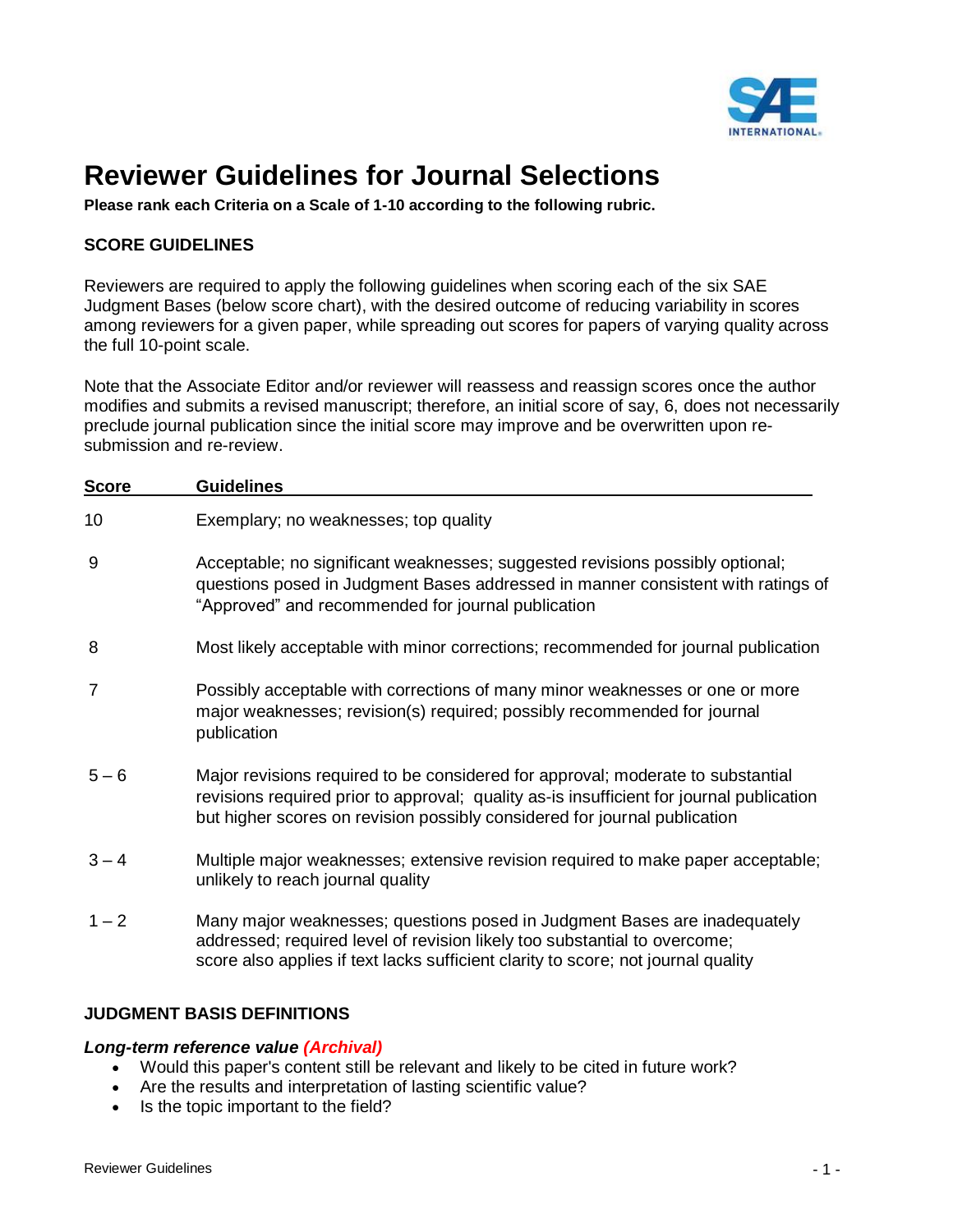• Does the paper strengthen or extend the state of the art?

## *Technically new, innovative, or a constructive review (Innovative)*

- Does the subject matter have an interested audience today?
- Are ideas/information and methods worthwhile, new, or creative?
- Is the author the source of new information?
- Are analytical, numerical, or experimental results and interpretation original?
- Is the impact of the results clearly stated?

## *Professional integrity (Integrity)*

- Is the paper free from commercialism?
- Is the paper free from personalities and bias?
- Is the paper clear and balanced?
- Is prior work of others adequately credited?
- If author claims first use of technology, is claim valid?
- Does the author avoid disparaging competitive methods or products?
- Are references to previous work presented constructively, in a fair and balanced manner?

#### *Clear presentation (Presentation)*

- Does the introductory section explain motivation and orient the reader?
- Does the paper describe what was done, how it was done, and the key results?
- Does the paper stay focused on its subject?
- Are tables and figures clear, relevant and correct?
- Are the concepts clearly presented?
- Is the paper logically organized?
- Are titles and keywords used appropriately?
- Is the paper's length appropriate to its scope?
- Does the author demonstrate knowledge of basic composition skills, including word choice, sentence structure, paragraph development, grammar, punctuation, spelling, and citation of references?

#### *Quality of data and validity of analytical techniques (Quality)*

- Is the paper technically sound?
- Does the paper evaluate the strengths and limitations of the work described?
- Are performance metrics clearly stated?
- Are results clearly described?
- Is relevant previous research discussed adequately?
- Are all assumptions referenced by previous proven works?

#### *Soundness of conclusions (Conclusions)*

- Are the claims of the paper firmly established?
- Are conclusions sound theoretically or experimentally?
- Are conclusions supported by the facts presented?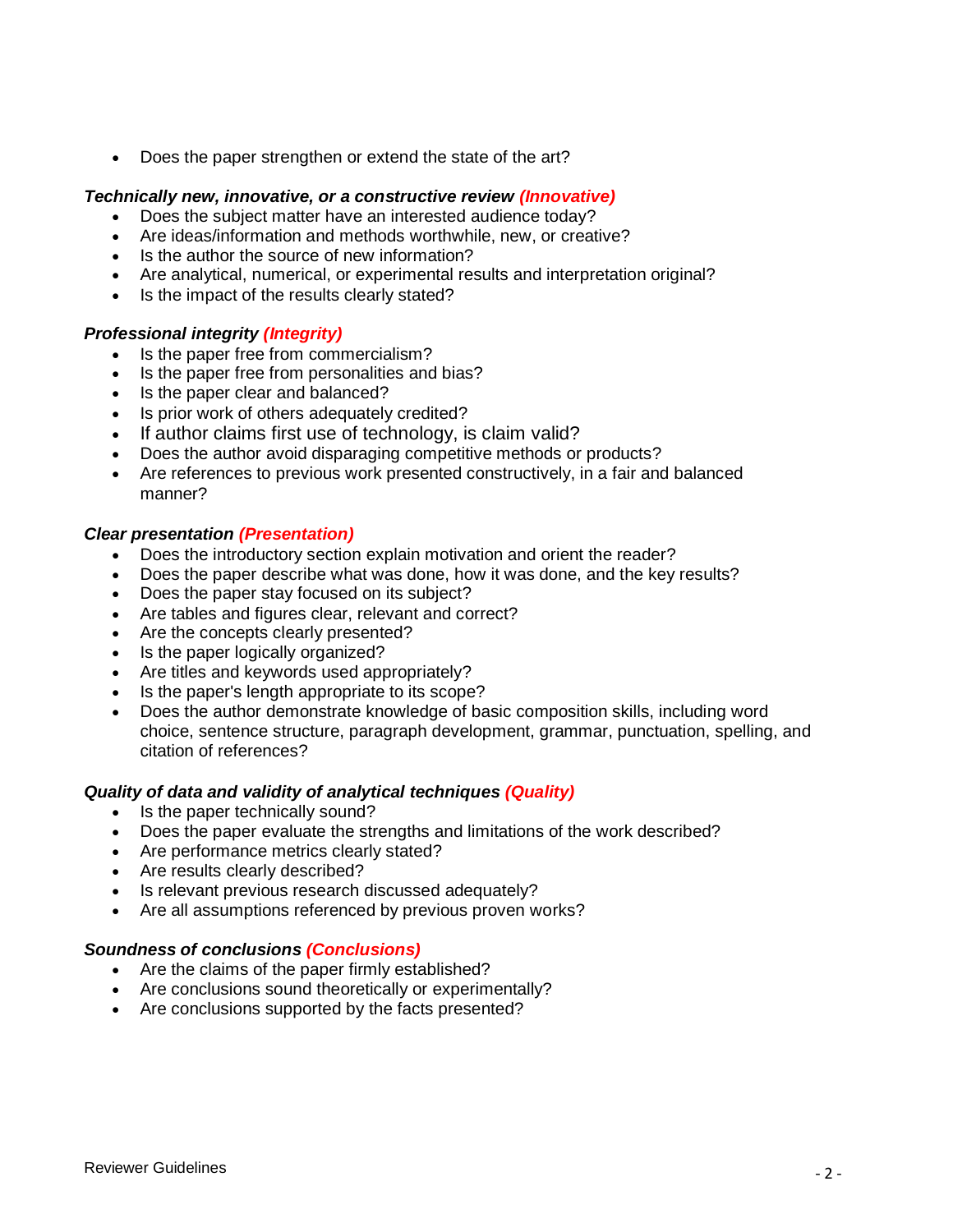# **RUBRIC**

| Rating<br><b>Criteria</b> | Unacceptable<br>(56/10)                                                         | <b>Possibly</b><br>Acceptable<br>with Major<br><b>Corrections</b><br>(7/10)                           | <b>Likely</b><br>Acceptable<br>with Minor<br><b>Corrections</b><br>(8/10)                             | Acceptable<br>(9/10)                                                                | <b>Exemplary</b><br>(10/10)                                                                               |
|---------------------------|---------------------------------------------------------------------------------|-------------------------------------------------------------------------------------------------------|-------------------------------------------------------------------------------------------------------|-------------------------------------------------------------------------------------|-----------------------------------------------------------------------------------------------------------|
| Innovative                | Paper does not<br>address a new<br>research topic.                              | Paper barely<br>addresses a<br>new research<br>topic.                                                 | Paper<br>inadequately<br>addresses a<br>new research<br>topic.                                        | Paper<br>adequately<br>addresses a<br>relevant new<br>research topic.               | Paper<br>completely<br>addresses a<br>relevant new<br>research topic.                                     |
|                           | And:                                                                            | Or:                                                                                                   | Or:                                                                                                   | Or:                                                                                 | Or:                                                                                                       |
|                           | Paper does not<br>provide a new<br>approach to a<br>relevant<br>research topic. | Paper barely<br>provides a new<br>approach to a<br>relevant<br>research topic.                        | Paper<br>inadequately<br>provides new<br>approach to a<br>relevant<br>research topic.                 | Paper<br>adequately<br>provides new<br>approach to a<br>relevant<br>research topic. | Paper<br>creatively<br>provides new<br>approach to a<br>relevant<br>research topic.                       |
| <b>Presentation</b>       | Paper is not<br>concise, clear,<br>or logically<br>organized.                   | Paper needs<br>major<br>corrections to<br>be concise,<br>clear, and<br>logically<br>organized.        | Paper needs<br>minor<br>corrections to<br>be concise,<br>clear, and<br>logically<br>organized.        | Paper is<br>concise, clear,<br>and logically<br>organized.                          | Paper is<br>superbly<br>concise, clear,<br>and logically<br>organized.                                    |
|                           | Or:                                                                             | Or:                                                                                                   | Or:                                                                                                   | And:                                                                                | And:                                                                                                      |
|                           | Paper is hard to<br>read and full of<br>language errors.                        | Paper needs<br>major<br>corrections to<br>become<br>readable and<br>to correct<br>language<br>errors. | Paper needs<br>minor<br>corrections to<br>become<br>readable and<br>to correct<br>language<br>errors. | Paper is<br>readable and<br>free of<br>language<br>errors.                          | Paper is easy<br>to read and<br>well written<br>and describes<br>what was done<br>and the key<br>results. |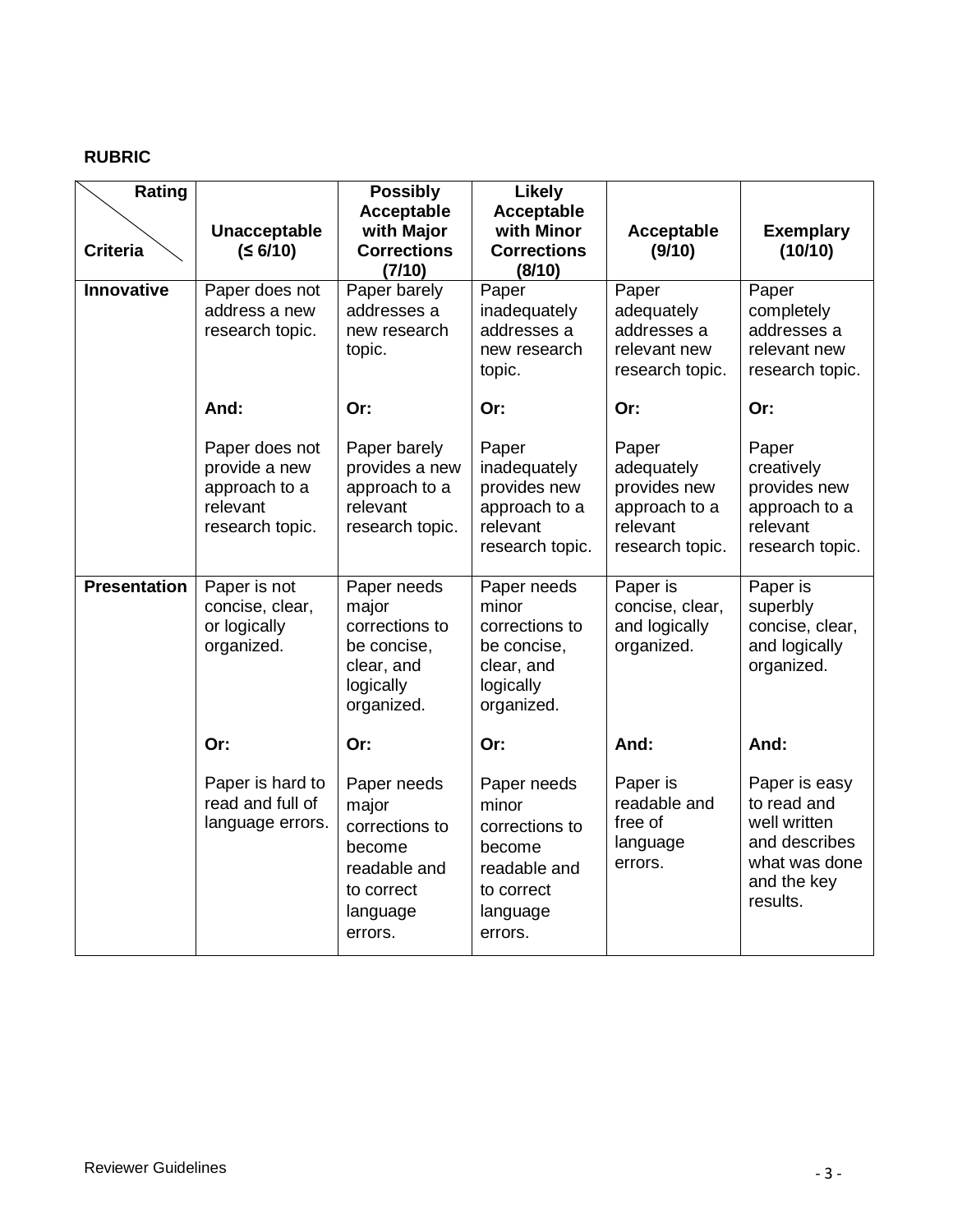| Rating             |                                                                                                                      | <b>Possibly</b>                                                                                           | <b>Likely</b>                                                                                                   |                                                                                                         |                                                                                                        |
|--------------------|----------------------------------------------------------------------------------------------------------------------|-----------------------------------------------------------------------------------------------------------|-----------------------------------------------------------------------------------------------------------------|---------------------------------------------------------------------------------------------------------|--------------------------------------------------------------------------------------------------------|
| <b>Criteria</b>    | Unacceptable<br>(56/10)                                                                                              | Acceptable<br>with Major<br><b>Corrections</b><br>(7/10)                                                  | Acceptable<br>with Minor<br><b>Corrections</b><br>(8/10)                                                        | Acceptable<br>(9/10)                                                                                    | <b>Exemplary</b><br>(10/10)                                                                            |
| <b>Conclusions</b> | Conclusions are<br>unclear and<br>flawed.                                                                            | Conclusions<br>are barely clear<br>or sound or<br>supported.                                              | Conclusions<br>are<br>inadequately<br>clear or sound<br>or supported.                                           | Conclusions<br>are clear and<br>well<br>established<br>and supported.                                   | Conclusions<br>are very clear<br>and well<br>established<br>and supported.                             |
|                    | Or:                                                                                                                  | Or:                                                                                                       | Or:                                                                                                             | And:                                                                                                    | And:                                                                                                   |
|                    | Conclusions are<br>illogical or<br>unsubstantiated.                                                                  | Conclusions<br>are barely<br>logical or<br>substantiated.                                                 | Conclusions<br>are<br>inadequately<br>logical or<br>substantiated.                                              | Conclusions<br>are logical and<br>substantiated.                                                        | Conclusions<br>are extremely<br>logical and<br>well-<br>substantiated.                                 |
| <b>Integrity</b>   | Paper contains<br>significant<br>scientific<br>imbalance or<br>does not<br>acknowledge<br>previous<br>contributions. | Paper contains<br>some scientific<br>imbalance or<br>barely<br>acknowledges<br>previous<br>contributions. | Paper contains<br>some scientific<br>imbalance or<br>inadequately<br>acknowledges<br>previous<br>contributions. | Paper has no<br>scientific<br>imbalance and<br>adequately<br>acknowledges<br>previous<br>contributions. | Paper is<br>scientifically<br>balanced and<br>completely<br>acknowledges<br>previous<br>contributions. |
|                    | Or:                                                                                                                  | Or:                                                                                                       | Or:                                                                                                             | And:                                                                                                    | And:                                                                                                   |
|                    | Paper has<br>significant bias/<br>commercialism.                                                                     | Paper has<br>some bias or<br>commercialism.                                                               | Paper has<br>minor bias or<br>commercialism.                                                                    | Paper has no<br>bias or<br>commercialism.                                                               | Paper is clear<br>of any bias or<br>commercialism.                                                     |
| Quality            | Paper is full of<br>technical and<br>documentation<br>gaps.                                                          | Paper needs<br>major corrs to<br>close technical/<br>documentation<br>gaps.                               | Paper needs<br>minor corrs to<br>close technical/<br>documentation<br>gaps.                                     | Paper is free of<br>technical and<br>documentation<br>gaps.                                             | Paper is<br>technically<br>comprehensive<br>and very well<br>documented.                               |
|                    | Or:                                                                                                                  | Or:                                                                                                       | Or:                                                                                                             | And:                                                                                                    | And:                                                                                                   |
|                    | Paper does not<br>meet quality<br>expectations.                                                                      | Paper needs<br>major<br>corrections to<br>meet quality<br>expectations                                    | Paper needs<br>minor<br>corrections to<br>meet<br>expectations of<br>a journal.                                 | Paper supports<br>results and<br>discusses<br>previous<br>research.                                     | Paper clearly<br>supports<br>results and<br>discusses<br>previous<br>research.                         |